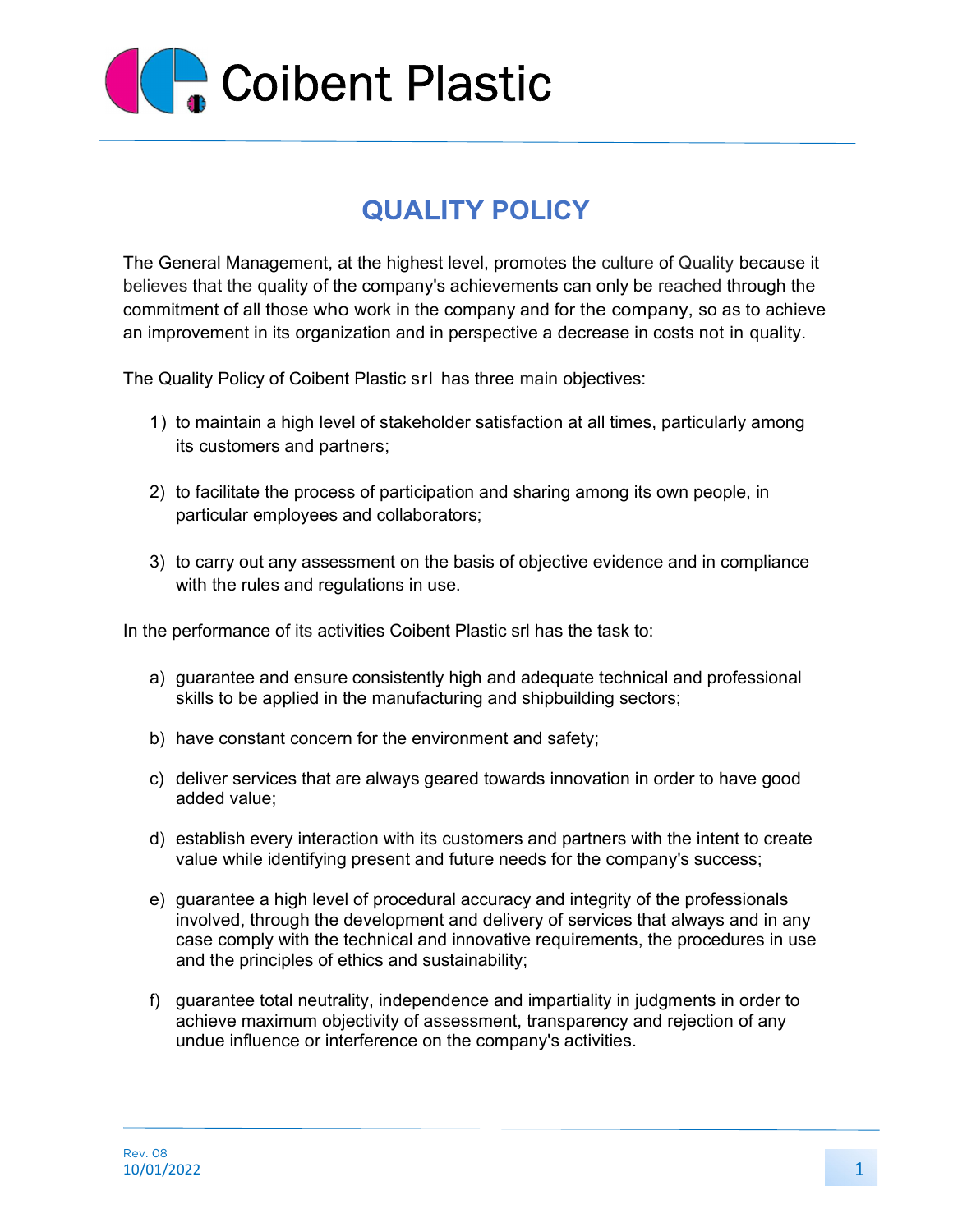## **Coibent Plastic**

The Management System according to the new UN EN ISO 9001 is based on a Risk Management approach that allows the organization to determine the factors that could generate deviations of processes from the standard, and to implement preventive controls to minimize the negative effects and take full advantage of the opportunities offered by the market.

Management is committed to ensuring that this Policy is understood, shared, implemented and enforced by all of its employees and contractors.

Based on the general principles set out below, measurable objectives have been defined and are monitored during annual management reviews in order to continually improve the effectiveness of the Quality Management System.

## GENERAL PRINCIPLES

Pay the utmost attention to identifying and meeting the needs of its people, particularly employees and contractors.

Comply with the applicable laws in force on safety, hygiene at work, accident prevention, environment and meet the requirements both implicit and expressed in the contracts, to increase customer satisfaction and improve integration with the customer, to identify their needs and take subsequent action to satisfy them.

Pursue an assiduous and constant collaboration with suppliers of materials and services in order to establish relationships based on a continuous and joint growth of the overall quality offered to the market.

Constant determination to find and eliminate nonconformities; commitment to preventing problems and deficiencies.

Continuously improve the quality of the management of services offered with the hope of positive results both economic and in terms of excellence and reputation to the outside world with full satisfaction of customers and partners.

Inspire the principles of ethical finance in the conduct of economic and financial relations with stakeholders and their own people.

Ensure availability and professionalism always adequate to the needs of stakeholders and in any case of the reference market.